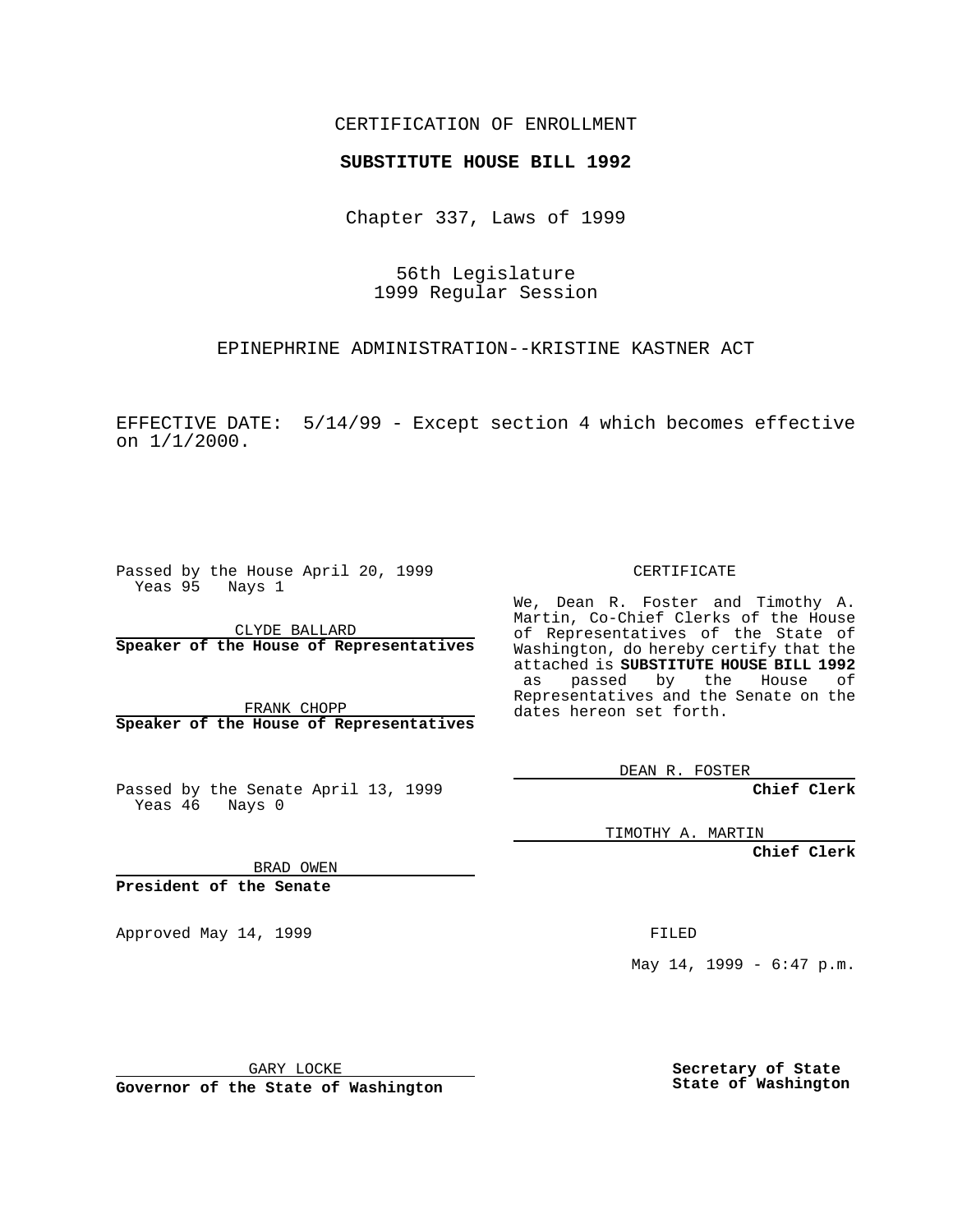# **SUBSTITUTE HOUSE BILL 1992** \_\_\_\_\_\_\_\_\_\_\_\_\_\_\_\_\_\_\_\_\_\_\_\_\_\_\_\_\_\_\_\_\_\_\_\_\_\_\_\_\_\_\_\_\_\_\_

\_\_\_\_\_\_\_\_\_\_\_\_\_\_\_\_\_\_\_\_\_\_\_\_\_\_\_\_\_\_\_\_\_\_\_\_\_\_\_\_\_\_\_\_\_\_\_

### AS AMENDED BY THE SENATE

Passed Legislature - 1999 Regular Session

### **State of Washington 56th Legislature 1999 Regular Session**

**By** House Committee on Health Care (originally sponsored by Representatives Ballasiotes, Schual-Berke and Rockefeller)

Read first time 03/02/1999.

 AN ACT Relating to the emergency administration of epinephrine; adding a new section to chapter 18.73 RCW; creating new sections; providing an effective date; providing an expiration date; and declaring an emergency.

BE IT ENACTED BY THE LEGISLATURE OF THE STATE OF WASHINGTON:

 NEW SECTION. **Sec. 1.** The legislature finds that allergies are a serious medical disorder that affect more than one in five persons in the United States and are the sixth leading cause of chronic disease. Anaphylaxis is the most severe form of allergic reaction. Rapid and appropriate administration of the drug epinephrine to a patient suffering an anaphylaxis allergic reaction may make the difference between the life and death of that patient. The legislature further finds that some situations may arise when the administration of epinephrine by an emergency medical technician is required to save a person's life and that it is paramount that these valuable emergency response personnel receive the appropriate training on the use of epinephrine to treat anaphylaxis.

 It is the purpose of this act to investigate the rate of anaphylaxis state-wide and the training and care standards needed to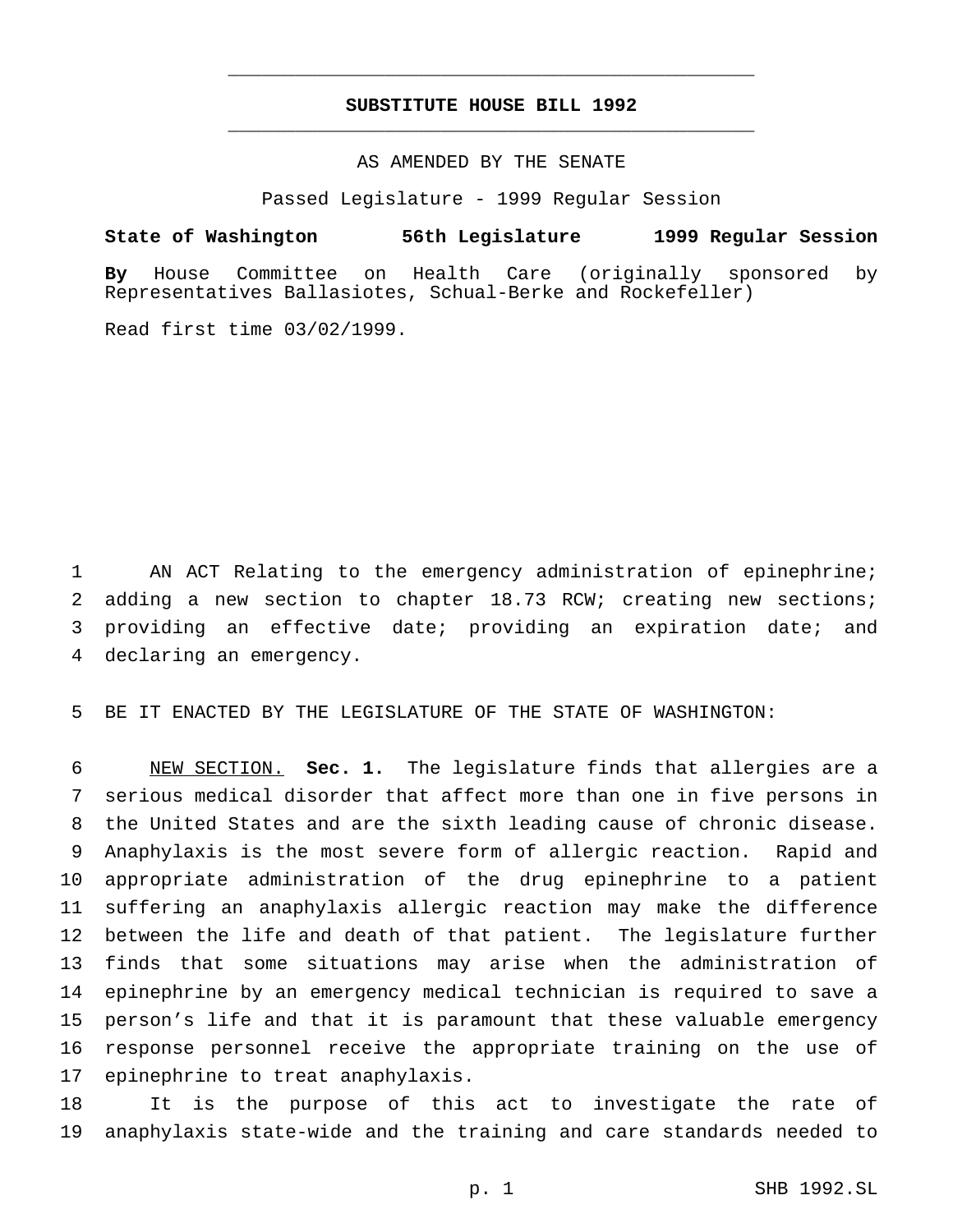allow emergency medical technicians to administer life saving epinephrine.

 NEW SECTION. **Sec. 2.** Using existing data and resources, the department of health, in cooperation with the house of representatives health care committee and the senate committee on health and long-term care, shall review the use of epinephrine for anaphylaxis by emergency medical personnel and report to the appropriate committees of the legislature by December 12, 1999. The report shall determine the following:

 (1) An estimate of the total number of expected incidents of anaphylaxis state-wide, grouped by age;

 (2) The approximate education and training costs associated with preparing emergency medical systems personnel to carry and administer a prefilled measured dose of 1:1000 epinephrine for anaphylaxis;

 (3) Any mitigating circumstances for the use of 1:1000 epinephrine by certified emergency medical systems personnel, including but not limited to, age factors, on-line versus off-line protocols, and specific signs and symptoms present before drug administration.

 NEW SECTION. **Sec. 3.** The department of health shall establish a pilot program to determine the effectiveness of training emergency medical technicians to carry and administer epinephrine to persons under age thirty who display symptoms of anaphylaxis. When a pilot program is established, the department shall establish a voluntary technical advisory committee to advise the department in the development and review of the program. The technical advisory committee shall include appropriate state-wide organizations that represent emergency care personnel, individuals that are trained in pediatric emergency medicine, and board-certified allergists. The technical advisory committee shall assist the department of health in assessing the pilot project and reporting to the appropriate committees of the legislature by December 12, 1999.

 NEW SECTION. **Sec. 4.** A new section is added to chapter 18.73 RCW to read as follows:

 (1) All of the state's ambulance and aid services shall make epinephrine available to their emergency medical technicians in their emergency care supplies. The emergency medical technician may